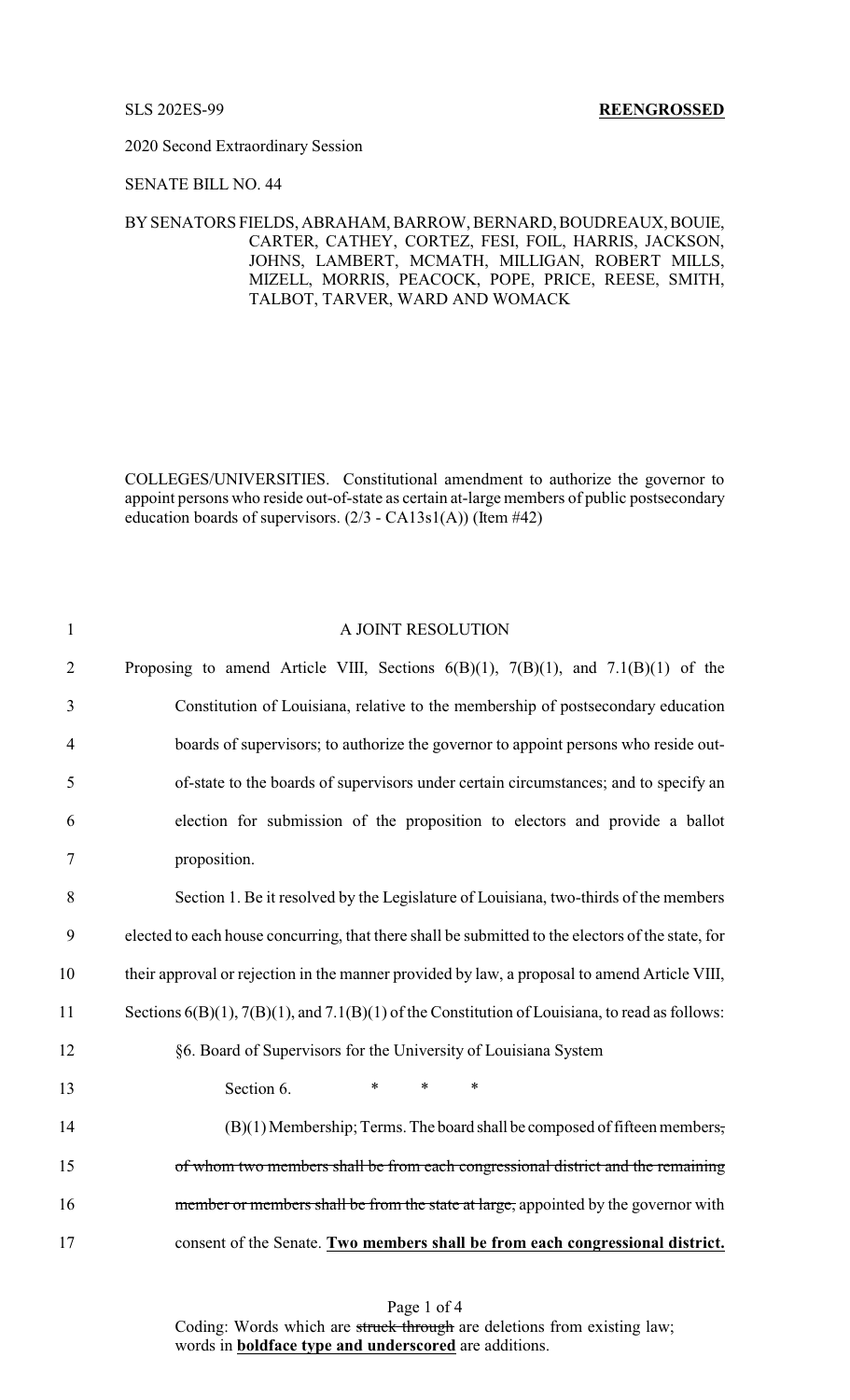| $\mathbf{1}$   | The remaining member or members shall be from the state at large. However,            |
|----------------|---------------------------------------------------------------------------------------|
| $\overline{2}$ | if there is more than one at-large member, at least one at-large member shall         |
| 3              | be a resident of the state and, upon recommendation of the board, the                 |
| 4              | remaining at-large member or members may reside out-of-state. The members             |
| 5              | shall serve overlapping terms of six years, following initial terms fixed by law.     |
| 6              | $\ast$<br>*<br>*                                                                      |
| 7              | §7. Board of Supervisors of Louisiana State University and Agricultural and           |
| 8              | Mechanical College; Board of Supervisors of Southern University                       |
| 9              | and Agricultural and Mechanical College                                               |
| 10             | $\ast$<br>Section 7.<br>*<br>∗                                                        |
| 11             | (B)(1) Membership; Terms. Each board shall be composed of fifteen                     |
| 12             | members, of whom two members shall be from each congressional district and the        |
| 13             | remaining member or members shall be from the state at large, appointed by the        |
| 14             | governor with consent of the Senate. Two members shall be from each                   |
| 15             | congressional district. The remaining member or members shall be from the             |
| 16             | state at large. However, if there is more than one at-large member, at least one      |
| 17             | at-large member shall be a resident of the state and, upon recommendation of          |
| 18             | the board, the remaining at-large member or members may reside out-of-state.          |
| 19             | The members shall serve overlapping terms of six years, following initial terms fixed |
| 20             | by law.                                                                               |
| 21             | $\ast$<br>$\ast$<br>∗                                                                 |
| 22             | §7.1. Board of Supervisors of Community and Technical Colleges                        |
| 23             | $\ast$<br>Section 7.1.<br>∗<br>∗                                                      |
| 24             | (B)(1) Membership; Terms; Initial Membership and Terms. The board shall               |
| 25             | be composed of fifteen members appointed by the governor, as provided by law. In      |
| 26             | addition, the board shall have two student members as provided by law. All members    |
| 27             | selected and appointed by the governor shall be appointed with the consent of the     |
| 28             | Senate. Of those members selected and appointed by the governor, there shall be two   |
| 29             | members from each congressional district and the remaining member or members          |

Page 2 of 4 Coding: Words which are struck through are deletions from existing law; words in **boldface type and underscored** are additions.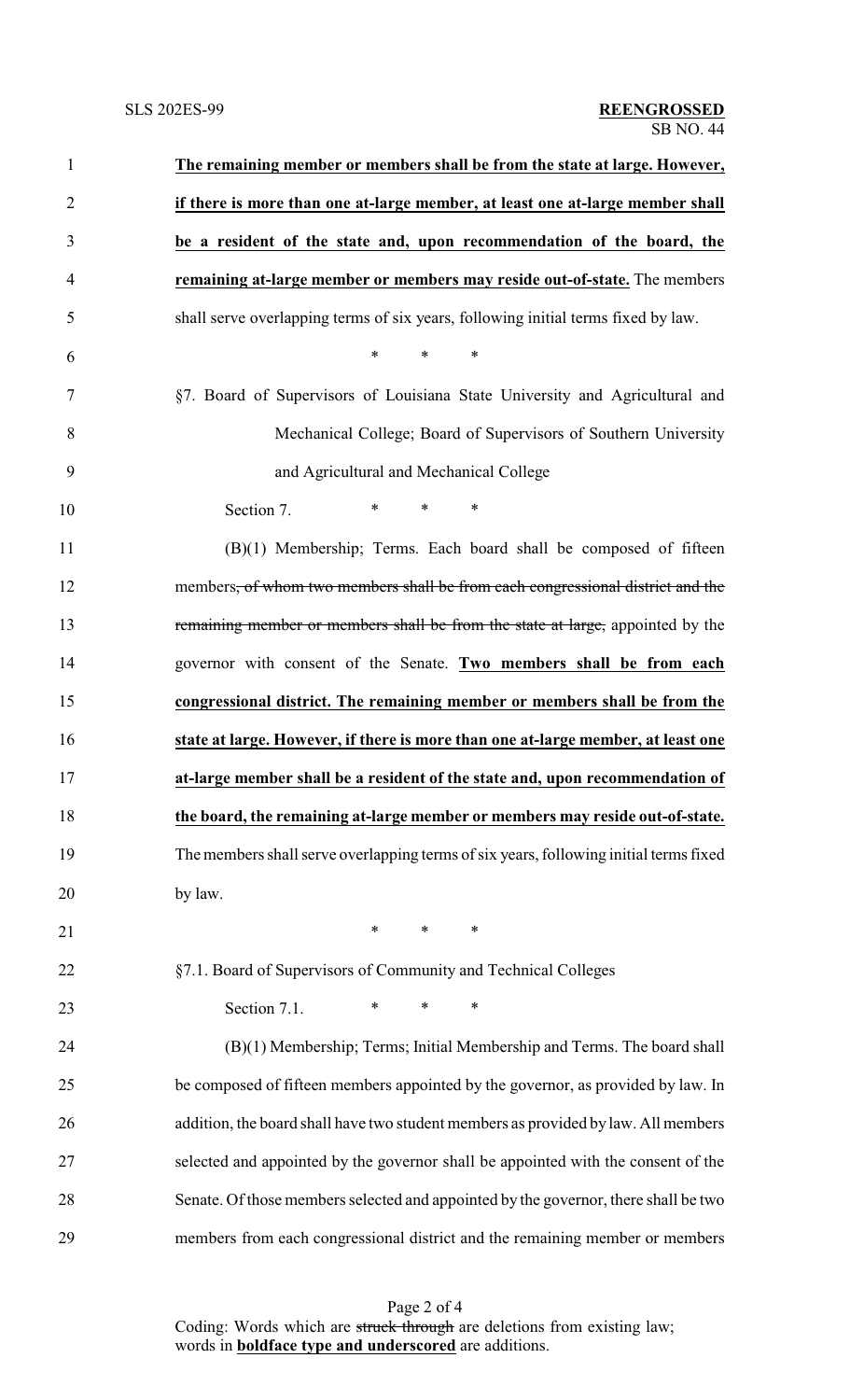| $\mathbf{1}$   | from the state at large. However, if there is more than one at-large member, at                   |
|----------------|---------------------------------------------------------------------------------------------------|
| $\overline{2}$ | least one at-large member shall be a resident of the state and, upon                              |
| 3              | recommendation of the board, the remaining at-large member or members may                         |
| $\overline{4}$ | reside out-of-state. The board should be representative of the state's population by              |
| 5              | race and gender to ensure diversity. The members selected and appointed by the                    |
| 6              | governor shall serve terms of six years, except that the initial members shall serve              |
| 7              | terms as provided by law.                                                                         |
| 8              | $\ast$<br>$\ast$<br>$\ast$                                                                        |
| 9              | Section 2. Be it further resolved that this proposed amendment shall be submitted                 |
| 10             | to the electors of the state of Louisiana at the statewide election to be held on April 24, 2021. |
| 11             | Section 3. Be it further resolved that on the official ballot to be used at said election         |
| 12             | there shall be printed a proposition, upon which the electors of the state shall be permitted     |
| 13             | to vote YES or NO, to amend the Constitution of Louisiana, which proposition shall read as        |
| 14             | follows:                                                                                          |
| 15             | Do you support an amendment to allow the governor to appoint a person who                         |
| 16             | resides out-of-state as an at-large member of a public postsecondary                              |
| 17             | education board of supervisors?                                                                   |
| 18             | (Amends Article VIII, Sections $6(B)(1)$ , $7(B)(1)$ , and $7.1(B)(1)$ )                          |
|                |                                                                                                   |

The original instrument and the following digest, which constitutes no part of the legislative instrument, were prepared by Cheryl Serrett.

# DIGEST

SB 44 Reengrossed 2020 Second Extraordinary Session Fields

Present constitution provides that the Board of Supervisors of the University of Louisiana System, the Louisiana State University Agricultural and Mechanical College, and the Southern University and Agricultural and Mechanical College shall be composed of fifteen members. Two members shall be from each congressional district and the remaining member or members shall be from the state at large, appointed by the governor with consent of the Senate.

Present constitution provides that the Board of Supervisors of Community and Technical Colleges shall be composed of fifteen members appointed by the governor, as provided by law. In addition, the board shall have two student members as provided by law. All members selected and appointed by the governor shall be appointed with the consent of the Senate. Of those members selected and appointed by the governor, there shall be two members from each congressional district and the remaining member or members from the state at large.

Proposed constitutional amendment provides that when there is more than one at-large

Page 3 of 4 Coding: Words which are struck through are deletions from existing law; words in **boldface type and underscored** are additions.